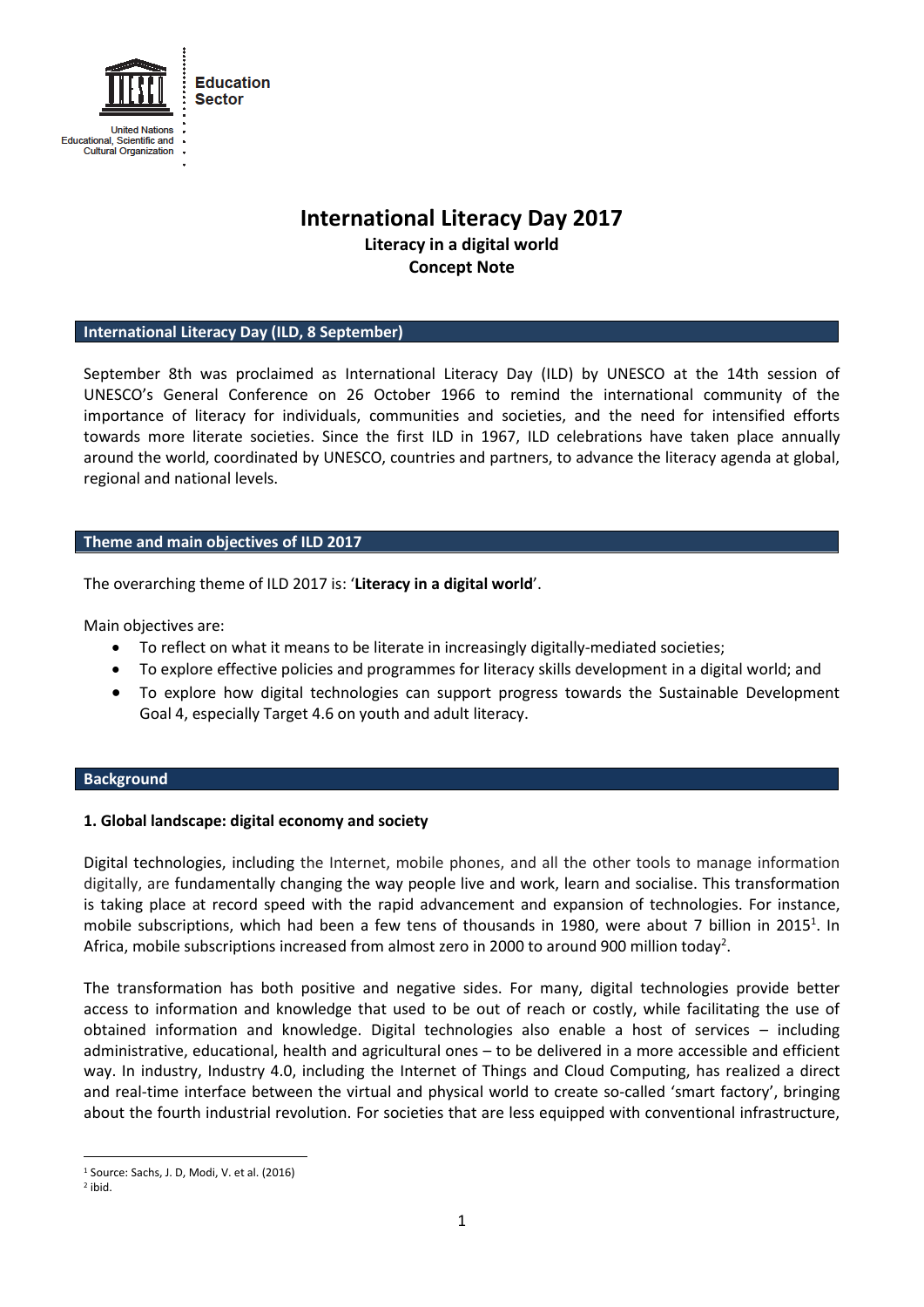digital technologies are offering opportunities for people to benefit from information and services that are not available in their immediate environments and for policy-makers to bring 'ICT-enabled transformation' into the public services.

At the same time, there is a global 'digital divide' in terms of access to digital technologies, their use and impacts. The broader development benefits associated with the rapid technological advancement are unevenly distributed across and within countries. Around 4 billion people, more than half of the world population, do not have any internet access, nearly 2 billion do not use a mobile phone, and almost half a billion live outside areas with a mobile signal<sup>3</sup>. In 48 Least Developed Countries (LDCs), only around one in seven people is online.<sup>4</sup> Beyond simple technology access, there exist capacity gaps. The knowledge, skills and competencies required to access and analyse the accessed information, and to best utilize it in a given context affect to what extent the "digital dividends" can be reaped or, worse, to what extent the digital divide can be magnified. Usually, the harvest is greatest amongst groups that are already privileged. Those who are marginalized due to their gender, ethnicity, geographical location or economic status, tend to be left behind in participating in our digital societies and digital-enabled transformation.

## **2. Potential implications for literacy**

The rapid expansion of these digital technologies also poses a range of questions in promoting literacy where challenges are still prevalent. Despite the significant literacy progress made in the past decades<sup>5</sup>, the world was still home to 758 million illiterate adults and 263 million out-of-school children of primary and secondary school age in 2014.<sup>6</sup> Some 250 million children worldwide, including those who are in school, are failing to acquire basic skills. Considering the nature of the data, however, these figures, based on indirect measurement, could be an underestimation of the degree of literacy challenges and their complexity. The OECD's Programme for the International Assessment of Adult Competencies (PIAAC), which adopted direct measurement, shows that even in the OECD countries surveyed, 8.9% of adults have poor reading skills and 22.7 % of adults have poor numeracy skills.<sup>7</sup>

Literacy challenges also lie in lifelong learning systems, governance, policies, practice, financing as well as monitoring and evaluation. Collective efforts to counter these challenges will require the consideration of not only literacy's undividable relations with social, economic, political, cultural and linguistic contexts, but also 'digital opportunity and divide', including the following:

- What kinds and levels of literacy skills are required in an increasingly digital world? How could such skills be related to a broader set of knowledge, skills and competencies required in the digital world?
- What are different the dimensions of literacy in digital societies, for which increased attention is required?
- What are the implications for policies, governance and financing for literacy?
- How do literacy programmes need to adapt in a digital world, in terms of delivery modes, curriculum, teaching-learning methodologies, materials, teachers and facilitators, language used, as well as monitoring and evaluation? What are the opportunities and challenges to make literacy programmes available, accessible, acceptable and adaptable to all?
- What are the implications of digital technologies for enriching literate environments?
- How can data analytics advance the monitoring of literacy skills acquisition? How can digital technologies change the ways literacy skills are assessed, and made visible through recognition, validation and digital technologies improve monitoring and evaluation?

**<sup>.</sup>** <sup>3</sup> World Bank (2016) The world Development Report 2016

<sup>4</sup> Broadband Commission (2016)

<sup>5</sup> UNESCO (forthcoming). Reading the past, writing the future.

<sup>6</sup> UNESCO (2016a) Global Education Monitoring Report 2016

<sup>7</sup> OECD (2016a) Skills matter: Further results from the Survey of Adult Skills